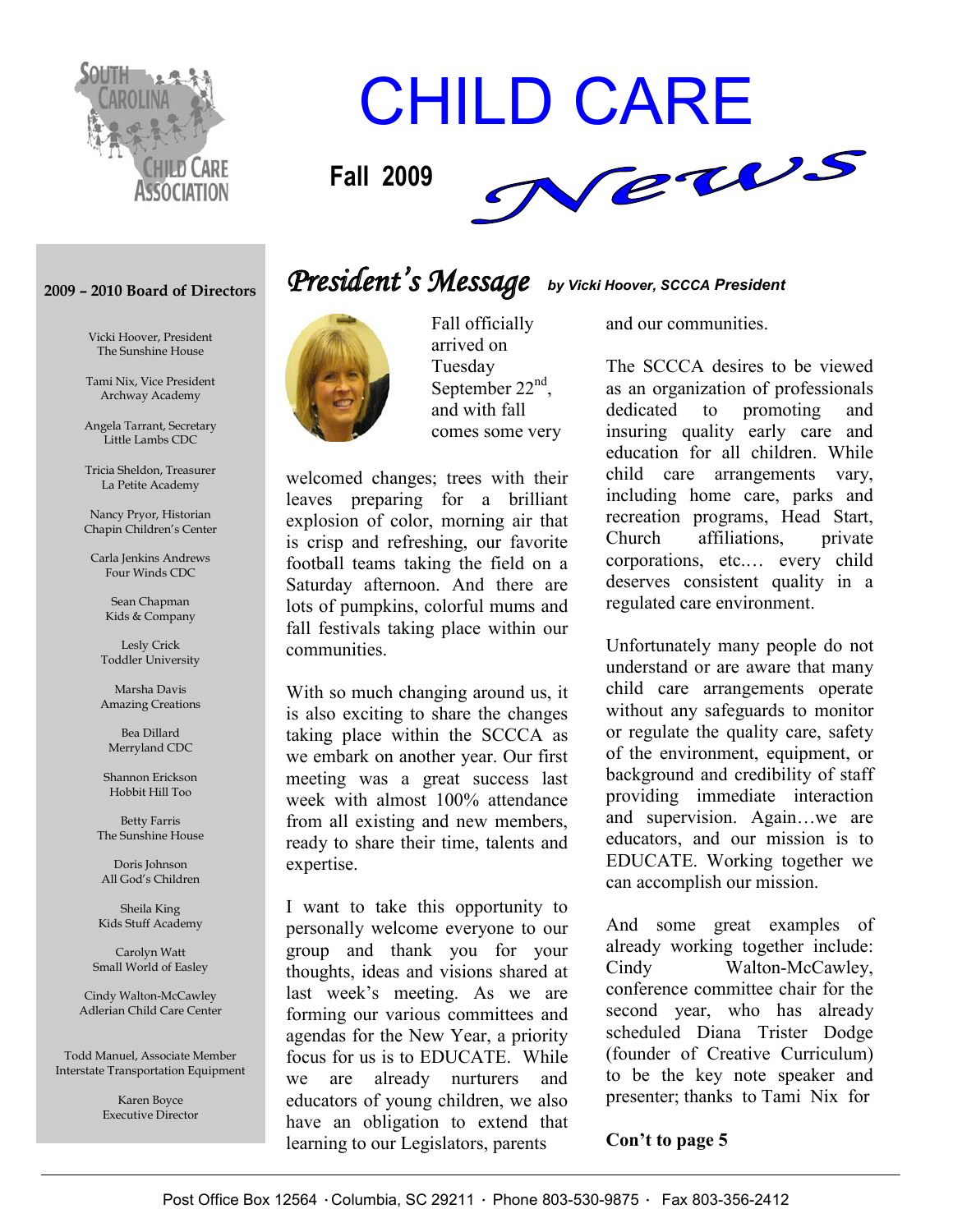Page 2 *Child Care News*

# **Legislative Update Fall 2009**

#### **Jeffrey N. Thordahl and Hope Lanier**

The General Assembly returns to Columbia in January, just a few short months from now. Of course much has been written about the possible impeachment of the Governor and how that may affect the next Session. Regardless of what happens with the Governor, we have pressing issues that need to be addressed.

The delay in the last level of implantation of the ratios was a good way to help hedge against the horrible economy we are facing while not sacrificing child safety. By all account this has gone well. But that relief is only temporary. Unless the General Assembly revisits that issue, the ratio levels will decrease next July. The public schools are rapidly implementing 3 and 4 year old programs that may or may not be licensed. There are after school programs popping up everywhere that do not have licensing requirements at all.

Several licensed centers have closed on short notice over the last month or two. The difficulty in complying with the DSS licensing regulation in contrast to all the unregulated settings for child care has been a main driver in those decisions to close. Unfortunately, children and parents are left with fewer and fewer licensed centers to pick from which is a hardship for all and should be a great concern to the state. Of course there are a number of employees who have been left without a job as well.



The SCCCA continues to maintain a strong lobbying effort to level the playing field and protect children in every child care setting. The missing ingredient in this effort is an engaged network of centers who are communicating their struggles to their legislators directly. The message this month is to get involved with SCCCA. Remain an active member, encourage others to join and make the effort to educate your local legislators.

Closer to January the SCCCA will have a legislative agenda ready. In the meantime, find some time to visit with your local legislator. Educate your parents as well on the struggles of complying with all of the state regulations at the same time many other child care settings are not regulated. Your voice cannot remain silent – your elected officials want to help business succeed, but they must understand your struggles.

Jump in and get the word out. The time is now. The SCCCA will work with you to make your voice heard. Call the SCCCA now.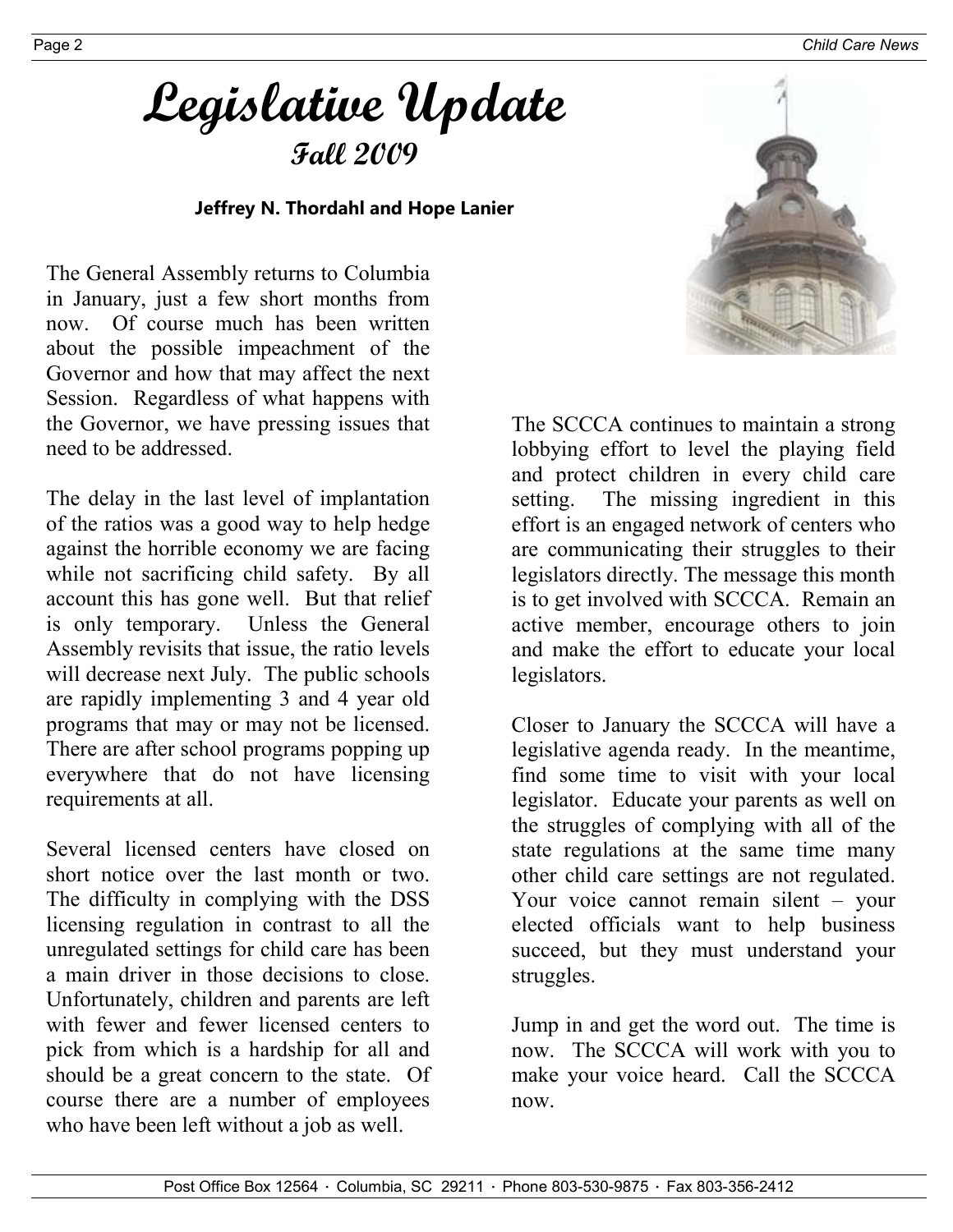



**Angel Tarrant** has been employed by a licensed child care facility continuously since 1992. She lives in Neeses and now owns centers in Lexington and Orangeburg Counties. Little Lambs was her first owned center. Angel loves spending as much time with her three sons as possible. As an owner of three child care facilities, she and her husband are the primary maintenance crew. She says that, "it seems our family bonds while painting, spreading sand, and putting together new equipment for the playground."

Angel will serve as Secretary of the SCCCA during the 2009-2010 year. She has several goals for the Association, i.e., (1) to continue to fight to level the playing field, (2) to continue to press DSS to make information accurate and timely on the website and to also press them to be more timely in turnaround of licenses and (3) to support the Association in reviewing other state's legislation and educating our legislature on hardships placed upon licensed child care facilities in South Carolina.

**Lesly Crick** is the President/Director of Toddler University Learning Center, Inc., located in Hilton Head. She has been on the SCCCA Board of Directors for two years. Lesly's mother owned child care centers and homes, and when Lesly went to college at The University of Colorado, she did volunteer work at "Make a Mess Preschool" in Boulder.

When her youngest son was born in 1996, she decided it was time to get back into the business again. Eventually, she felt the opportunity was right and she started Toddler University. Lesly loves spending time with her children. She says that, "her children are her life." Her daughter is on a travel soccer team out of Charleston, so she is constantly on the go between Hilton Head, Charleston, Columbia and Raleigh. She also spends time with her son fishing or playing golf. Her goals for the SCCCA this year is to see more parents as members as well as more centers from her area in Beaufort County as members.

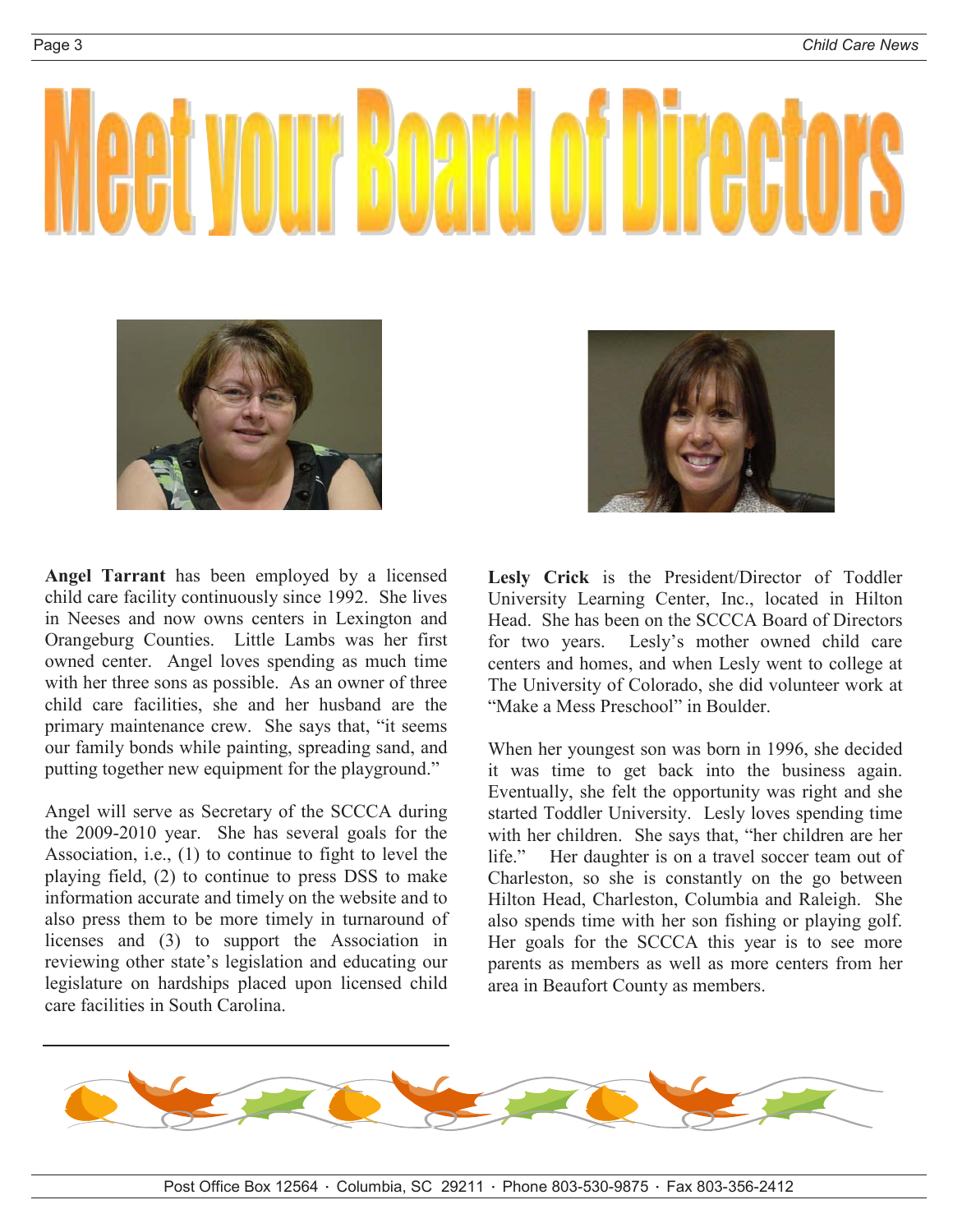

**Anytime a child has an accident, it's tragic. The last thing that you want to happen is for your child to be hurt on a holiday. It would forever live in the minds of the child and the family.**

**There are many ways to keep your child safe at Halloween, when they are more prone to accidents and injuries. The excitement of children and adults at this time of year sometimes makes them forget to be careful. Simple common sense can do a lot to stop any tragedies from happening.**



- •**Help your child pick out or make a costume that will be safe. Make it fire proof, the eye holes should be large enough for good peripheral vision.**
- •**If you set jack-o-lanterns on your porch with candles in them, make sure that they are far enough out of the way so that kids' costumes won't accidentally be set on fire.**
- •**Make sure that if your child is carrying a prop, such as a scythe, butcher knife or a pitchfork, that the tips are smooth and flexible enough to not cause injury if fallen on.**
- •**Kids always want to help with the pumpkin carving. Small children shouldn't be allowed to use a sharp knife to cut the top or the face. There are many kits available that come with tiny saws that work better than knives and are safer, although you can be cut by them as well. It's best to let the kids clean out the pumpkin and draw a face on it, which you can carve for them.**
- •**Treating your kids to a spooky Halloween dinner will make them less likely to eat the candy they collect before you have a chance to check it for them.**
- •**Teaching your kids basic everyday safety such as not getting into cars or talking to strangers, watching both ways before crossing streets and crossing when the lights tell you to, will help make them safer when they are out Trick or Treating.**

**Make Halloween a fun, safe and happy time for your kids and they'll carry on the tradition that you taught them to their own families some day!**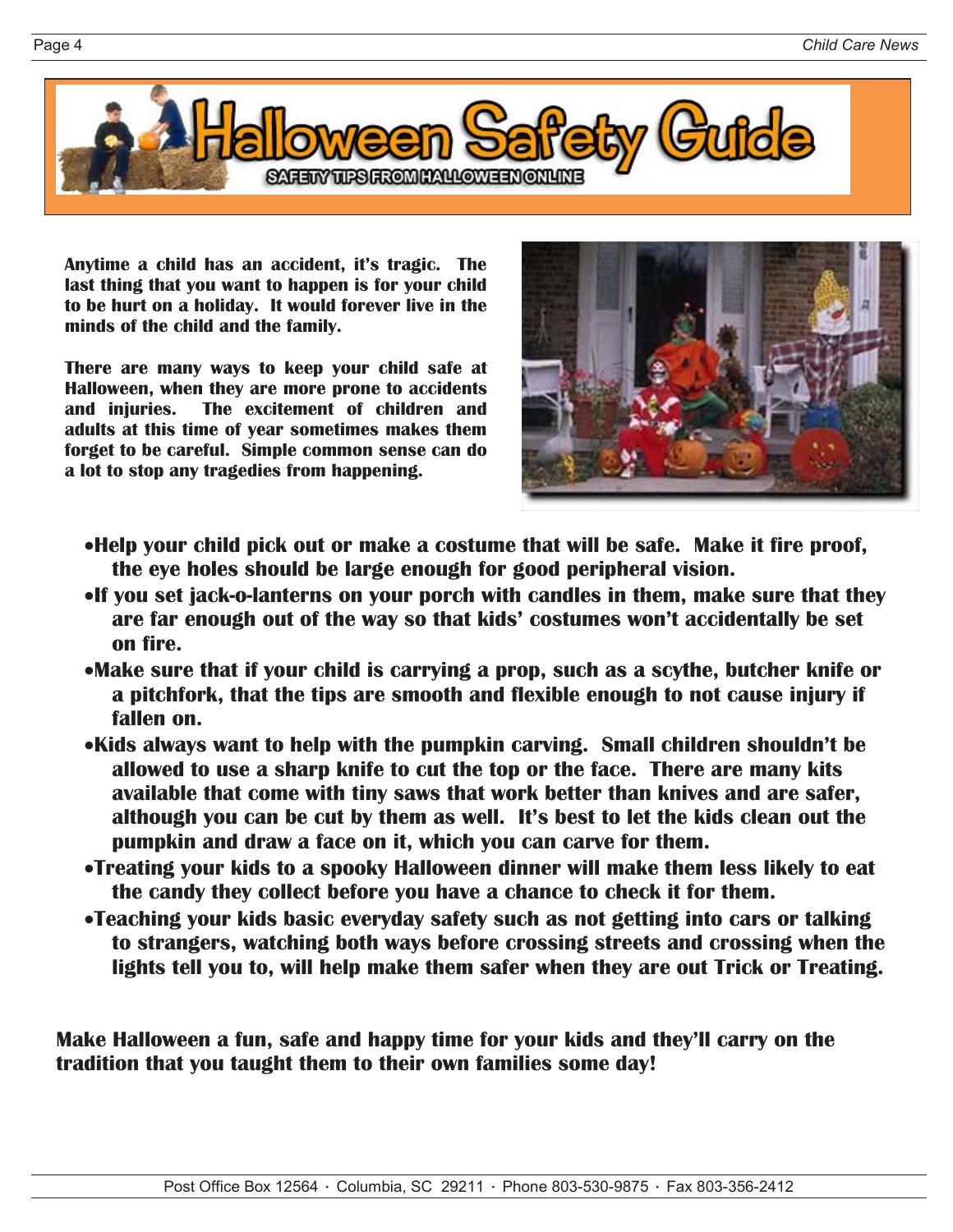

#### **(President's Message Con't from page 1)**

agreeing to chair our membership committee as we concentrate on increasing our forces; Jeff, Hope, Billy and Kim, our lobbyists (a/k/a *The Dream Team*) for providing us guidance and direction. Your industry knowledge is priceless to our success. I close today reflecting on our victories from last year and energized by the opportunity to have a much larger impact this year.

Thank you all for your support, time and energy. If will be a year where we will all wear many hats, share some battle scars and celebrate our victories knowing the worthwhile work we do each day is for the children.

"The man who can make hard things easy is the educator."

~Ralph Waldo Emerson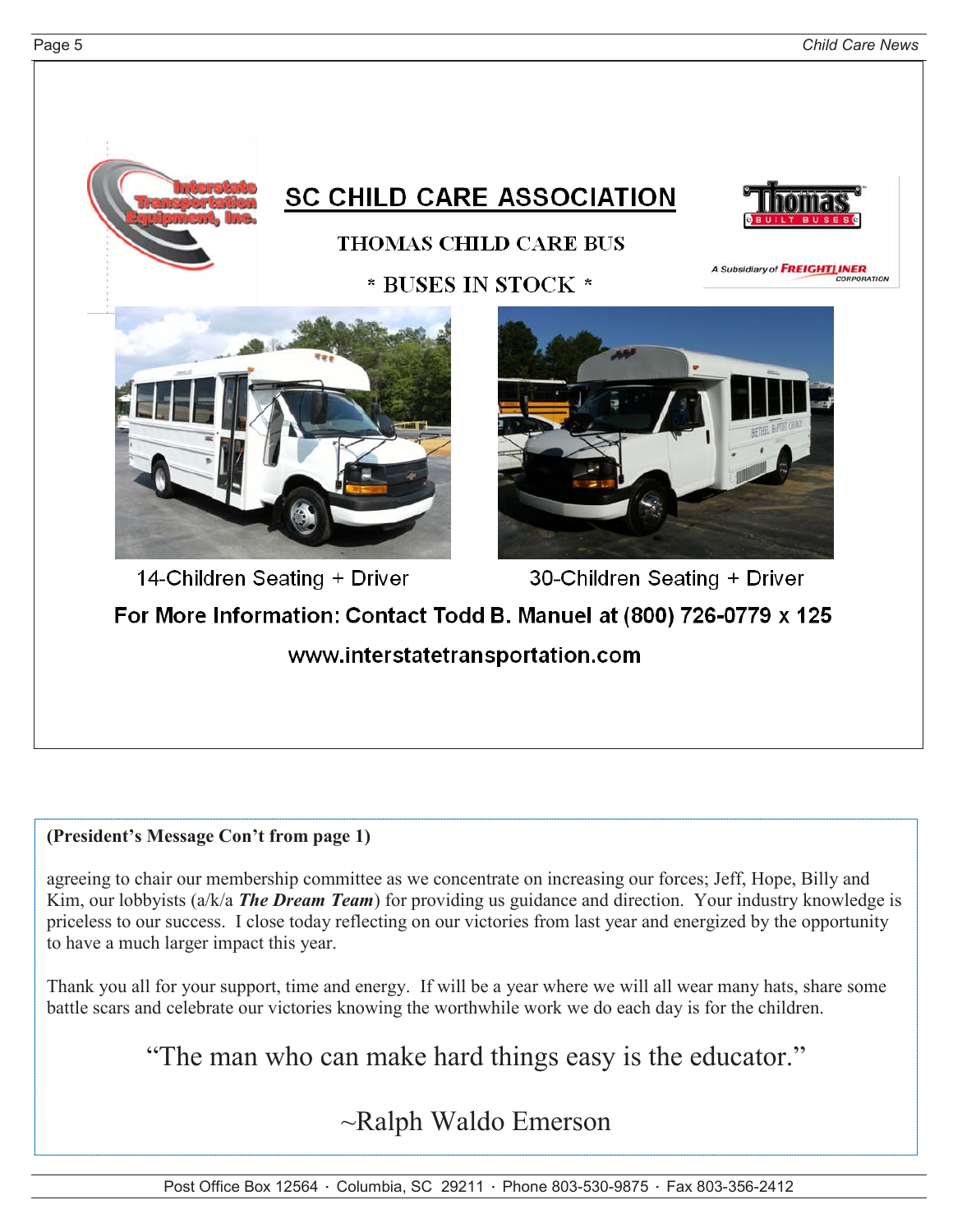

**Diane Trister Dodge**, M.S., is the founder and president of Teaching Strategies, Inc., a company that seeks to improve the quality of early childhood programs by developing and providing training on comprehensive curriculum and assessment systems for children under 5. She has been a preschool and kindergarten teacher; served as the education coordinator for Head Start and child care programs in Mississippi and Washington, D.C.; and directed national projects in education and human services. Ms. Dodge is the lead author of *The Creative Curriculum®* and is a well-known speaker*.* She served on the Governing Board of NAEYC (1990–1994) and the Center for the Child Care Workforce (1995–2002), and she was a member of the D.C. Mayor's Advisory Committee on Early Childhood Development (1984–2009). For the 2002–2003 academic year, Diane was the Barbara E. (Mound) Hansen Early Childhood Lecturer at Iowa State University. In October 2004, she received the Bank Street College Alumni Association Recognition Award for outstanding accomplishments in the field of education.

# **Mark your calendars….**

*SCCCA Annual Conference Saturday, February 6, 2010*

**Diane Trister Dodge, M.S. Keynote Speaker**

**Trinity Baptist Church 2003 Charleston Highway Cayce, South Carolina 29033**

**For more information, please contact**

**Karen C. Boyce Executive Director South Carolina Child Care Association www.southcarolinachildcareassociation.com**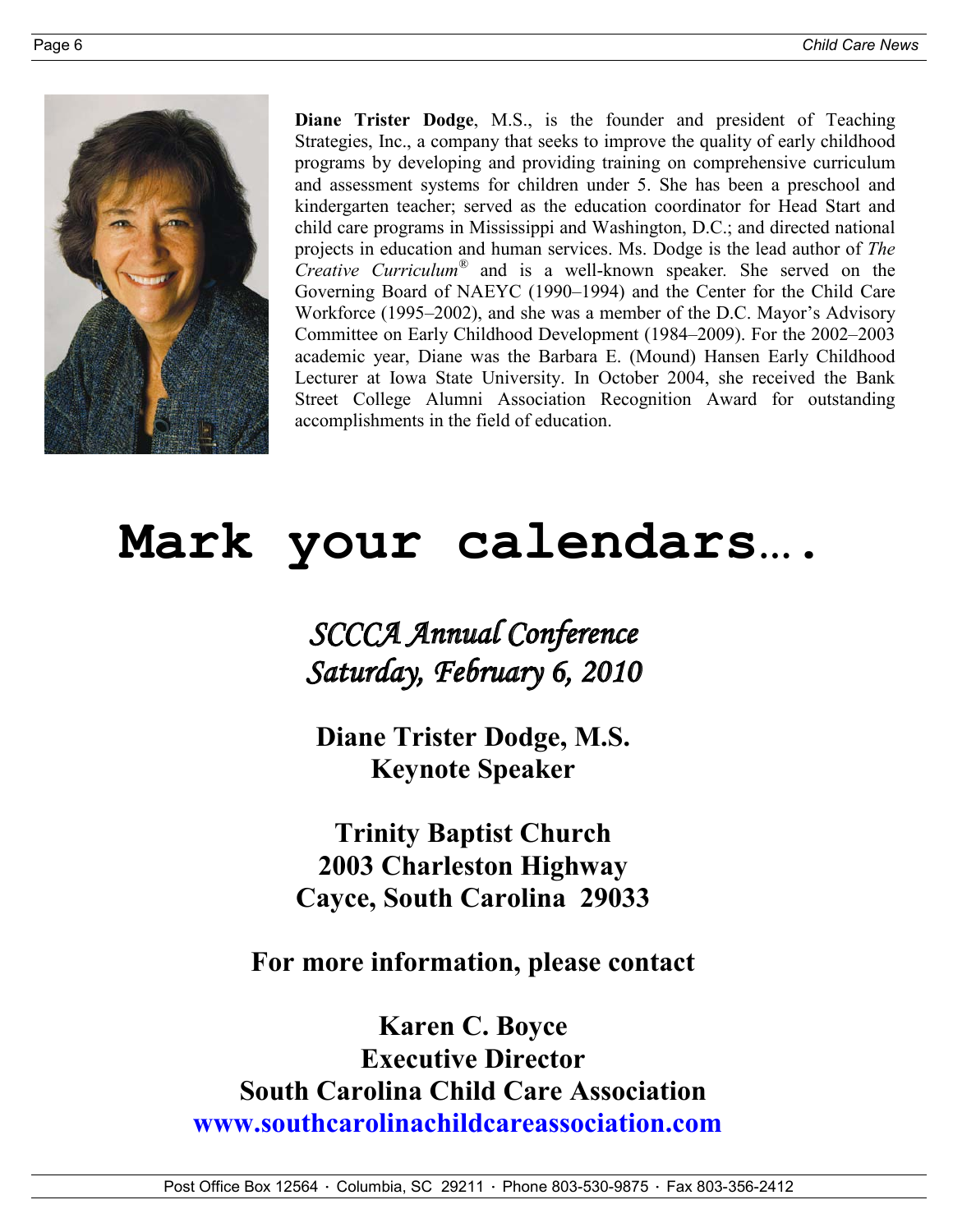

As a SC Child Care Association member, you are also a member of the National Child Care Association. Here are some of your benefits….

### MEMBERS PLUS POINT

NCCA's Member Only Buying Club

### Platinum Partners

#### **Child Care Insurance Professionals** Limited Medical Employee Health Insurance

### **Heartland Payment Systems**

Affordable merchant credit card services

### **Innovative Kids**

15% Discount plus free Freight Educational materials!

#### **Fingersheild –**

25% member only discount Finger Safety Products

#### **Thomco Insurance –**

Finance & Fee free payment programs

### Bronze Partners

Teacher-only discounts and fundraising opportunities that **don't require selling!**

### Gold Partners

**ABC School Supply** – 13% Discount, Free freight over \$100 and truck order over \$500 **Aramark** – Big discounts off national pricing! **ChildHealthOnline.org** – Up to 20% discount Cover Plugs -- \$121.68 for 36 covers **Discount School Supply** – 15% Discount

plus free delivery over \$79 **Empowered Training** – 10% discount -- \$0.67 ½ Cents per training hour

**Exchange** – Subscription discounts. Books, CD's, and Articles at reduced costs

**Get a Custom Site.com** – Free month – 30% discount

**Kaplan Early Learning Company** – 15% Discount plus free freight over \$300 **Nasco** – 10% Discount plus free shipping **OnCare** – 5% Discount **Paychex** --- 15% Discount

**Red Ribbon Resources** – 5% discount, free ground shipping **Wright Express** – NO set up fee

### Silver Partner Discounts

**AdConcepts** – Promotional items – NCCA discount **Childcraft** – Free shipping